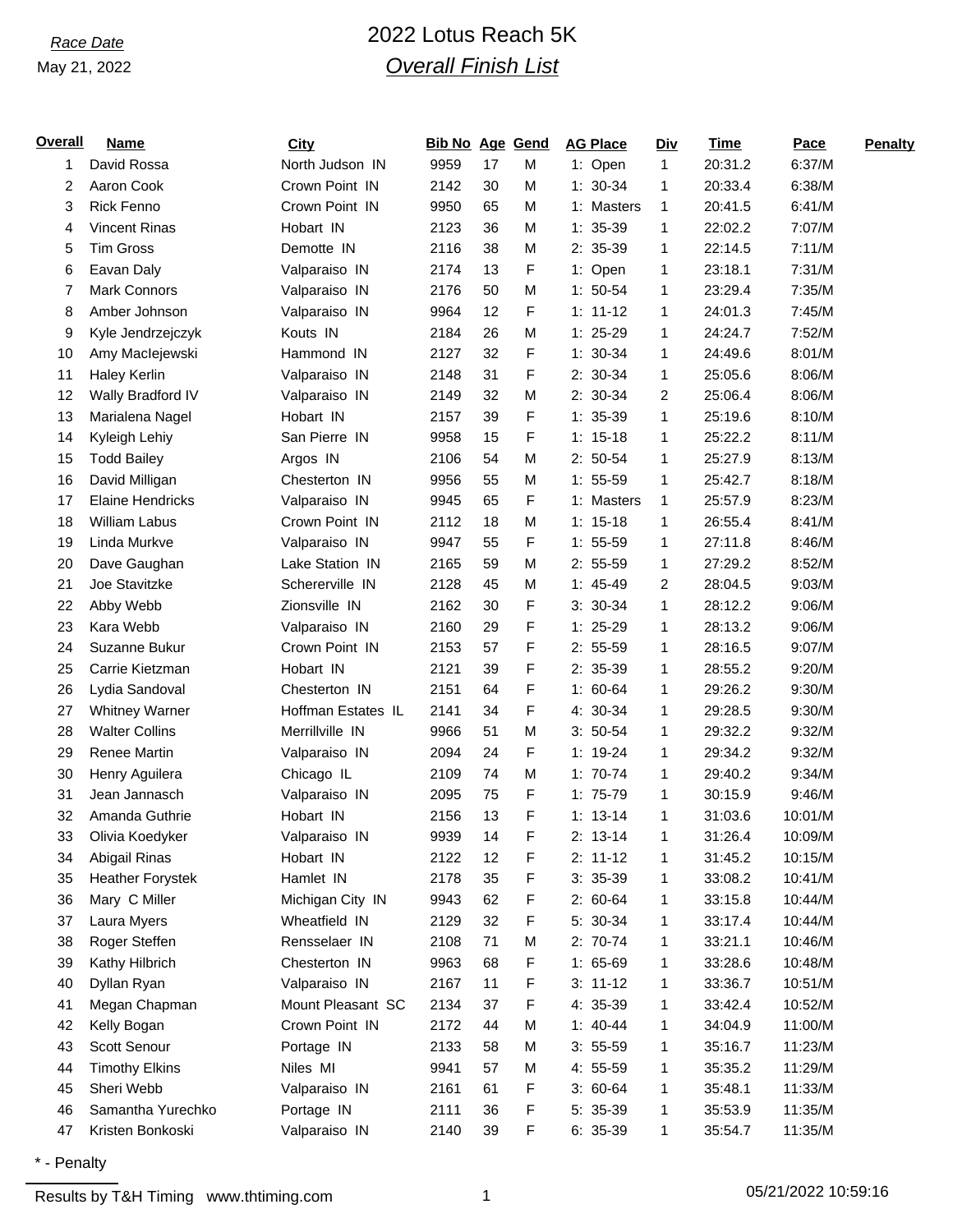### May 21, 2022

## *Race Date* 2022 Lotus Reach 5K *Overall Finish List*

| <u>Overall</u> | <b>Name</b>            | <b>City</b>         | <b>Bib No Age Gend</b> |                |   | <b>AG Place</b> | <b>Div</b>   | <u>Time</u> | Pace    | <b>Penalty</b> |
|----------------|------------------------|---------------------|------------------------|----------------|---|-----------------|--------------|-------------|---------|----------------|
| 48             | Kelly Plorin           | Colleyville TX      | 2143                   | 30             | F | $6: 30-34$      | $\mathbf{1}$ | 36:20.7     | 11:43/M |                |
| 49             | Jean Tolchinsky        | Crete IL            | 2118                   | 76             | F | $2: 75-79$      | 1            | 36:33.2     | 11:48/M |                |
| 50             | Cecilia Bernal         | Hobart IN           | 2180                   | 65             | F | $2: 65-69$      | 1            | 36:44.4     | 11:51/M |                |
| 51             | Vicente Benetis        | Valparaiso IN       | 9934                   | 45             | М | 2: 45-49        | 1            | 36:47.7     | 11:52/M |                |
| 52             | Connie Bowlin          | Valparaiso IN       | 9933                   | 40             | F | $1: 40 - 44$    | 1            | 36:47.9     | 11:52/M |                |
| 53             | Tom Hutmacher          | Portage IN          | 2105                   | 74             | М | $3: 70-74$      | 1            | 36:59.6     | 11:56/M |                |
| 54             | <b>Heather Norwalk</b> | Crown Point IN      | 2093                   | 40             | F | $2: 40-44$      | 1            | 37:11.6     | 12:00/M |                |
| 55             | Susan El-Naggar        | Valparaiso IN       | 2092                   | 59             | F | $3: 55-59$      | 1            | 37:11.8     | 12:00/M |                |
| 56             | Debbie Fenno           | Crown Point IN      | 9949                   | 66             | F | $3:65-69$       | 1            | 37:33.1     | 12:07/M |                |
| 57             | Jamie Miller           | La Porte IN         | 9944                   | 41             | F | $3: 40-44$      | 1            | 37:36.6     | 12:08/M |                |
| 58             | Eric MacEy             | Dune Acres IN       | 9954                   | 70             | Μ | 4: 70-74        | 1            | 38:20.7     | 12:22/M |                |
| 59             | <b>Miller Ruth</b>     | Valparaiso IN       | 2139                   | 41             | F | 4: 40-44        | 1            | 38:34.3     | 12:27/M |                |
| 60             | Kayli Joseph           | Valparaiso IN       | 9962                   | 24             | F | $2: 19-24$      | 1            | 38:47.8     | 12:31/M |                |
| 61             | Lisa Modrowski         | Lowell IN           | 9967                   | 39             | F | 7: 35-39        | 1            | 39:24.5     | 12:43/M |                |
| 62             | Jessica Thompson       | Chesterton IN       | 2170                   | 38             | F | $8:35-39$       | 2            | 39:27.1     | 12:44/M |                |
| 63             | Lennon Wellman         | Valparaiso IN       | 2171                   | 11             | F | $4: 11-12$      | 1            | 39:35.1     | 12:46/M |                |
| 64             | Jill Hunt              | Valparaiso IN       | 2100                   | 63             | F | 4: 60-64        | 1            | 40:16.2     | 12:59/M |                |
| 65             | Kelly Zemburski        | Crown Point IN      | 2137                   | 46             | F | $1: 45-49$      | 1            | 40:53.1     | 13:11/M |                |
| 66             | Katharine Rinas        | Hobart IN           | 2124                   | 36             | F | $9: 35-39$      | 2            | 41:11.7     | 13:17/M |                |
| 67             | Yvonne Cowen           | Valparaiso IN       | 2085                   | 53             | F | $1: 50-54$      | 1            | 41:15.1     | 13:18/M |                |
| 68             | <b>Jess Stephens</b>   | Valparaiso IN       | 9952                   | 35             | F | 10: 35-39       | 1            | 42:03.8     | 13:34/M |                |
| 69             | <b>Tessa Stephens</b>  | Valparaiso IN       | 9953                   | $\overline{7}$ | F | $1: 6 - 8$      | 1            | 42:03.8     | 13:34/M |                |
| 70             | <b>Mikell Drobac</b>   | Chesterton IN       | 2132                   | 57             | F | 4: 55-59        | 1            | 42:09.1     | 13:36/M |                |
| 71             | Ashley Kane            | Valparaiso IN       | 9940                   | 34             | F | 7: 30-34        | 2            | 42:23.7     | 13:41/M |                |
| 72             | Tammy Hugar            | Wheatfield IN       | 2125                   | 49             | F | $2: 45-49$      | 1            | 42:28.1     | 13:42/M |                |
| 73             | <b>Robert Edwards</b>  | Valparaiso IN       | 9946                   | 81             | М | $1:80-99$       | 1            | 43:23.8     | 14:00/M |                |
| 74             | Jason Petre            | Valparaiso IN       | 9948                   | 48             | Μ | $3: 45-49$      | 2            | 43:33.9     | 14:03/M |                |
| 75             | Tammy McEuen           | Chesterton IN       | 9957                   | 51             | F | $2: 50-54$      | 1            | 43:37.3     | 14:04/M |                |
| 76             | <b>Haley Smith</b>     | Chesterton IN       | 2114                   | 28             | F | 2: 25-29        | 1            | 43:44.7     | 14:07/M |                |
| 77             | Melanie Way            | Wheatfield IN       | 2152                   | 38             | F | 11: 35-39       | 2            | 44:00.8     | 14:12/M |                |
| 78             | Claire Lebio           | Valparaiso IN       | 9955                   | 9              | F | $1: 9-10$       | 1            | 44:07.7     | 14:14/M |                |
| 79             | <b>Everly Wellman</b>  | Valparaisoalparaiso | 2169                   | 9              | F | $2: 9-10$       | 1            | 44:07.7     | 14:14/M |                |
| 80             | Kathryn Soller         | Wanatah IN          | 2166                   | $30\,$         | F | 8: 30-34        | 1            | 44:34.1     | 14:23/M |                |
| 81             | Linda Perry            | Demotte IN          | 2154                   | 75             | F | 3: 75-79        | 1            | 44:39.1     | 14:24/M |                |
| 82             | Carol Magill           | Chesterton IN       | 2138                   | 71             | F | $1: 70-74$      | 1            | 45:14.4     | 14:36/M |                |
| 83             | J Ezell                |                     | 2175                   | 76             | M | $1: 75-79$      | 1            | 45:19.4     | 14:37/M |                |
| 84             | Lane Lewallen          | Wheatfield IN       | 2126                   | 60             | М | $1: 60-64$      | 1            | 45:26.9     | 14:40/M |                |
| 85             | Debra Kline            | Niles MI            | 9942                   | 61             | F | 5: 60-64        | 1            | 45:43.8     | 14:45/M |                |
| 86             | Sydnee Bartz           | Lowell IN           | 2146                   | 27             | F | $3: 25-29$      | 1            | 46:06.6     | 14:52/M |                |
| 87             | Abigail Proteau        | Portage IN          | 2110                   | 45             | F | $3: 45-49$      | 1            | 46:19.3     | 14:57/M |                |
| 88             | Amber Godby            | Hanna IN            | 2168                   | 33             | F | 9: 30-34        | 1            | 46:46.1     | 15:05/M |                |
| 89             | <b>Judy Bartels</b>    | La Porte IN         | 2136                   | 59             | F | 5: 55-59        | 1            | 47:17.3     | 15:15/M |                |
| 90             | Brittania Dahlgren     | Valparaiso IN       | 2113                   | 31             | F | 10: 30-34       | 1            | 47:28.5     | 15:19/M |                |
| 91             | Doug Wiese             | Westville IN        | 9935                   | 68             | Μ | $1: 65-69$      | 1            | 49:51.2     | 16:05/M |                |
| 92             | Cindy Treble           | Valparaiso IN       | 2150                   | 55             | F | $6: 55-59$      | 1            | 51:48.7     | 16:43/M |                |
| 93             | Natalie Connors        | Valparaiso IN       | 2177                   | 50             | F | $3: 50-54$      | 1            | 51:49.7     | 16:43/M |                |
| 94             | David Ralston          | Hammond IN          | 2145                   | 77             | М | 2: 75-79        | 1            | 55:41.2     | 17:58/M |                |

\* - Penalty